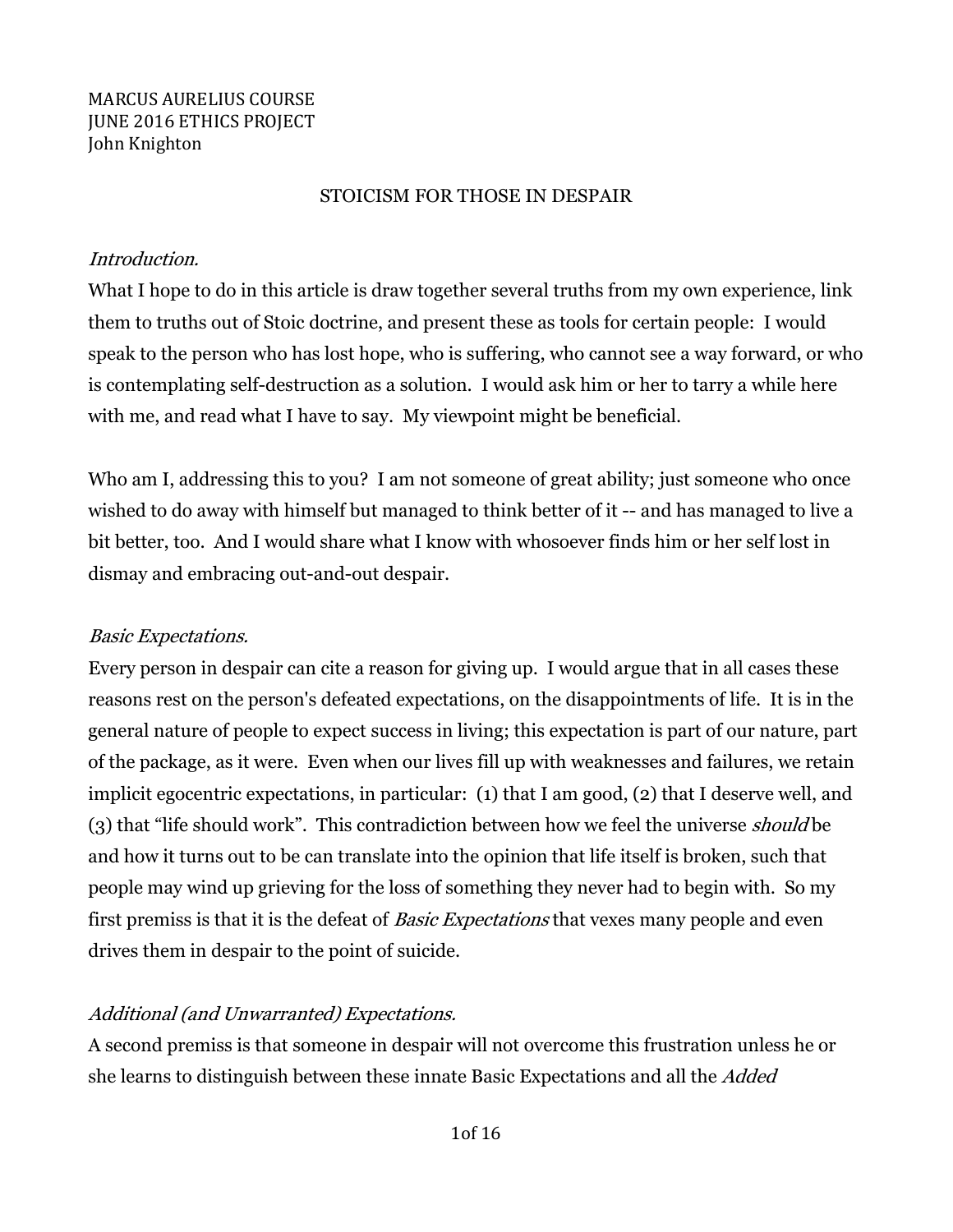Expectations that each person naturally enough attaches to the Basic ones. One Basic Expectation is that the person, him or her self, is good; this expectation can be defended not as fact but as a natural starting point for a social animal, wishing to be good and hoping that, in fact, he is. But we eventually accumulate a huge constellation of Expectations; a few are Basic, but many turn out to be baseless.

As living creatures we receive sensations of insult, hostility, deprivation, and pain, and we receive these as bad things; these Adversities are shocks to our nerves; they are causes of anger and resentment. It may seem that we should have a better natural defense against these, yet, strangely, many of us do not. Every such reversal we receive, if not handled correctly, can nest and sting like a burr in our mind. Yet every Expectation we have is another setup for just such a disappointment (only one of many paradoxes of being a human being).

"Seek not that things which happen should happen as you wish, but wish the things which happen to be as they are, and you will have a tranquil flow of life." Epictêtus, Enchiridion, VIII.

Having linked many Added Expectations to the Basic ones, we are living "beyond our means" in a sense. We've constructed a constellation of unspoken expectations that increases the certainty and the number of shocks we will receive. To make things worse, people often expect things to happen for them immediately, and they are disappointed if they do not. Expecting too much too soon, then, almost qualifies as a kind of self-torture. For these reasons, the trimming away of spurious Expectations is both an important tool and also a necessary habit for someone in despair who wishes to find a happier way of life.

#### The Desire to Live.

There is another important 'Basic' to speak of; to demonstrate this, I must ask you a question: Setting aside all hopes and dreams, all the scenarios and experiences you have of life, do you not - at base - wish to live? Most people must answer, "Yes, I do." Yet certain of us, habituated to negativity, will maintain, "No, I do not." But invariably that negative reply is conditioned by a specific complaint, for example:

No, I do not wish to live any more ...

- after finding out that she hates me; or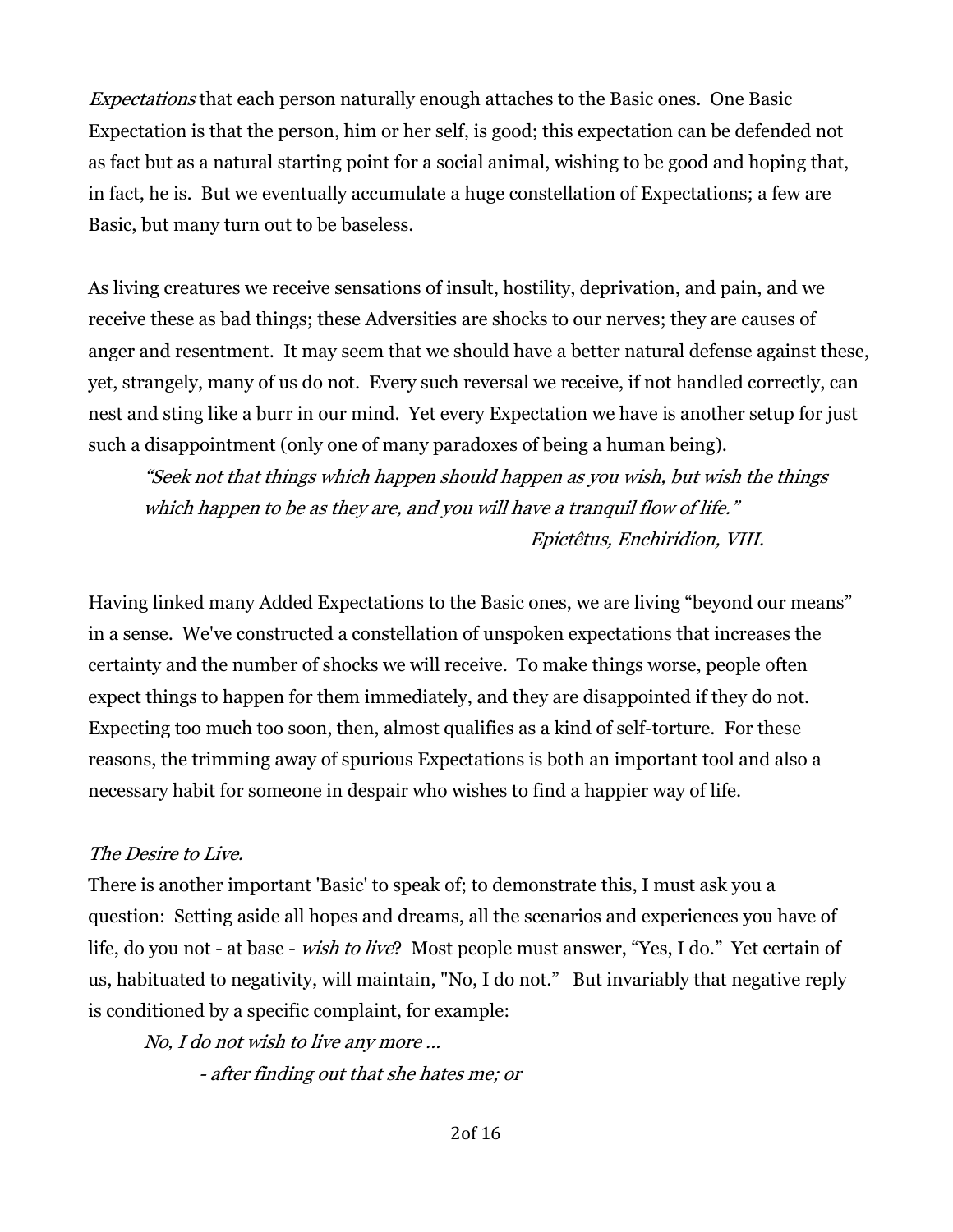- after having seen how truly cruel people can be; or - after having seen for myself what a coward I am; or - after having failed repeatedly at what I imagined was my work in life;

and so on.

But these specific complaints, given as justifications for suicide, reveal a most important truth: that, stripped of this or that particular complaint, each of us implicitly accepts his or her own Basic Desire to Live. This is human, implicit, and natural. And so I propose that it is on that little foundation that rebuilding a life begins.

So now we have a Basic Desire – to live; and we have certain Basic Expectations – to be good, to be well-treated, to be successful. But what fouls this up? Events? Yes, in a superficial sense; but more fundamentally, what fouls this up is our attachment to our many Added Expectations, all the fanciful conditions that we have attached to our Basic Expectations and Desire. In a word, for an unhappy lot of us, our Expectations are inflated and un-natural.

# Paradox is normal, perfection is a lie.

A paradox is a statement that *may* be true but which appears to state two opposite, mutually contradictory things. In life, we see many paradoxes, often the result from viewing a single subject from two distinct points of view. But paradoxes can be quite instructive; their absurdity (in strict logic) makes them (in practical terms) all the more memorable. I have one I keep by me which is absurd, and yet, in a certain sense, quite true, that: "Our vices are our virtues". What do I mean? I mean that often unexpected "good" is to be found in what we feel to "bad", and vice versa. Not strictly true, but pedagogically useful and actually *quite* important.

For example, during my years of depression, my small intellect only aggravated my dismay and hopelessness; yet in the end it was that intellect that provided a way out, first by allowing me to argue that I was worthwhile (as opposed to all the "worthies" of the world who prompt endless wars and ruin nature) and then later as a faculty for reading and discovering Stoicism, this philosophy of wisdom that can wrestle so well with an absurd world. Moreover, it was only when I had hit emotional bottom and was actively contemplating suicide that I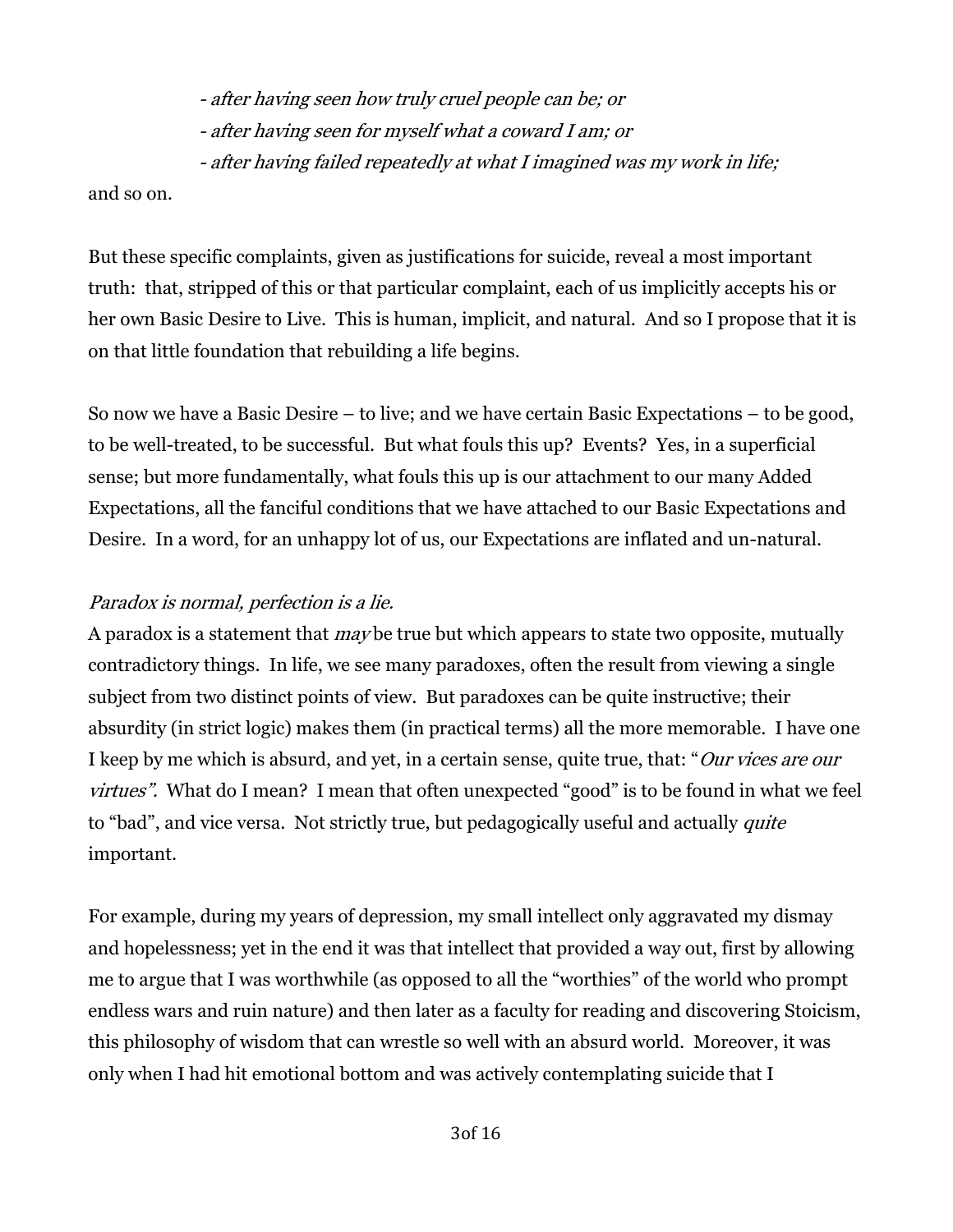discovered that it was partly "hope" (hope for inordinate achievement) that kept me resentful and ineffective, and that I still had my actual desire to live. These paradoxical insights (among others) allowed me to live, and to live better.

> "The sea is both pure and tainted: healthy and good haven to the fish, to men impotable and deadly."

> > Heraclitus, Haxton.52 (corresp. to Burnet.61)

# Simplification.

I believe that we discover a more accurate and dependable basis for living if we reduce our Expectations and objectives to just the essential ones. This may not be necessary for a lot of people, especially people of great ability or determination; but for those who find it difficult simply to face each day, it is fundamental. It is not that we need to abandon dreams or desires entirely, but if we are going to entertain them, then they must have something to do with who and what we really are. Holding on to imperatives that only frustrate and embitter ourselves is useless and destructive. Thus, it is sensible to re-orient ourselves, simplify our burdens, and get a better grip on what will be needed to live. Hopes should have a basis in reality and, for someone overwhelmed, simplification needs to be radical.

> "Rescue the drowning and tie your shoe-strings." – Henry David Thoreau, Walden

Here is a valuable simplifying tool: Make a list of the good things in your life (meaning 'good' in its most common sense), but don't discount the positive value of anything. Dig deep; this is a serious list. Leave nothing out, no matter how common or small. Anything that is not utterly dismal and crushing, anything decent that you normally take for granted, anything that is simply "to be expected" must on this list be counted as a good. The very first item will most likely be, "I am alive". Add to it *every* positive thing you can think of. Starting from zero in this way, you'll find that there is an abundance of things with value, even for someone who can "prove" that he or she is miserable. A short example might be:

- I live.
- I have my limbs (but perhaps not; everyone is in a different position!).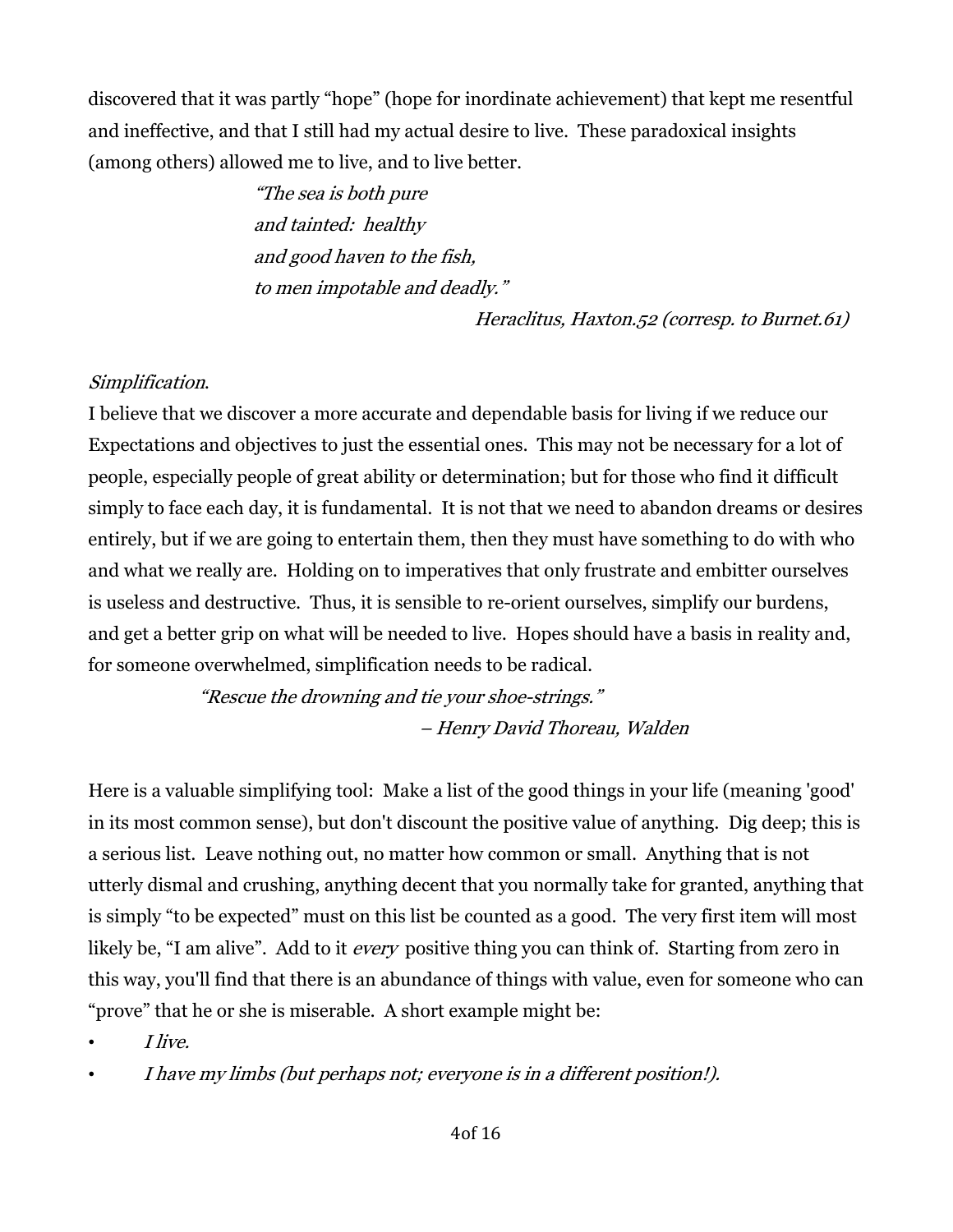- I have my mind.
- I am not ill (but, again, perhaps not).
- My lungs work (some cannot even count on this).
- My pet loves me (or at least comforts me).
- No thugs accost me (but perhaps this is not always so).

And so on. The point is to strip away the blinders that automatically omit elements of life that are, in fact, life-giving and fortunate.

Now someone may object to this as a pathetic exercise, like an ode to shameful mediocrity. But is the exercise "dishonest"? Are we shirking the task of being "excellent"? On the contrary, it is therapeutic; it allows a person to re-discover the simple value of things in life; to see both self and world more clearly. While the Perfectionist may wander about in an overfocused fog of dissatisfaction and resentment, the modest man or woman, accepting reality, will stand on better ground.

# Stoicism: a Philosophy of Living.

It is now that I wish to bring more of Stoic philosophy into my discussion, and to clarify certain topics.

1. My first such topic is "Freedom". Everyone wants to be free – able, unfettered, on their own. But think a moment: Is anyone simply a free agent in the world? Well, no; not entirely. Even less so if you're handicapped or spiritually depressed. Many are the things that press against a person, weigh him or her down, restrict choices, subvert desires, promise heaven for a penny, tantalize and mislead. I submit that, in fact, no one ever finds freedom in life without acknowledging, to begin with, this natural state of un-freedom. To proceed otherwise demands disappointment and frustration.

And yet, as the Stoics would point out, each person does possess a sphere of freedom that is basic and irreducible, if too often neglected. Nature has provided each of you with this, the necessary tool for dealing with a world that is not yours. But it is not some utterly comprehensive magical power!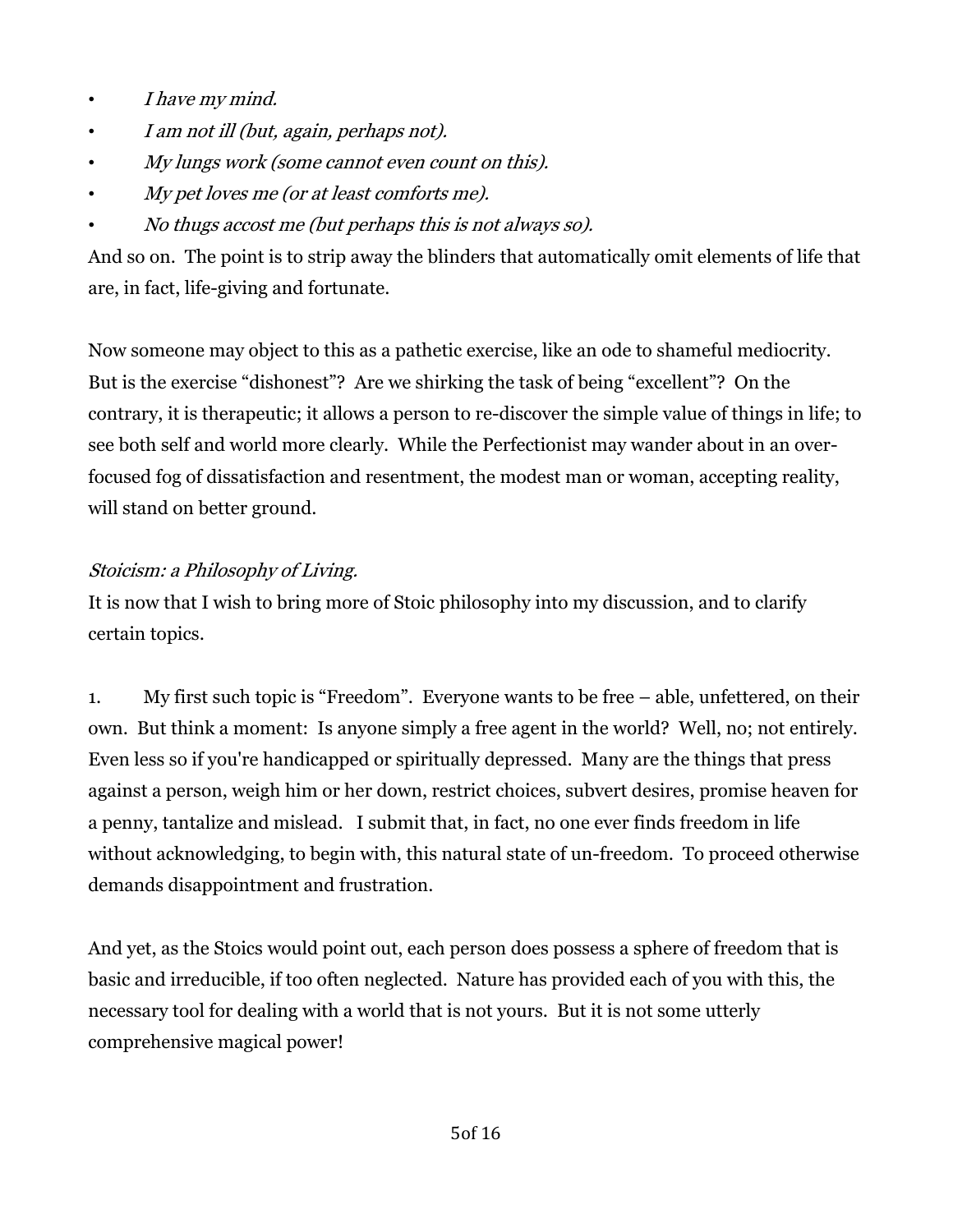To demonstrate what it is, I must ask another question: What things are up to you as an Individual? What things are truly within your personal responsibility and control? At first, one may answer that there are many areas where we have influence -- with friends, family, colleagues, tools, possessions, pets, our physical selves. Yet experience must eventually teach us just how limited our influence is. Consider: If, say, your in-laws had certain objectionable habits, is it within your power to change them? Perhaps, somewhat, but fundamentally? No. What about inanimate things, such as a simple screwdriver? Taken in hand by a malefactor, the simple tool, suddenly gone from our control, becomes a threat to our very life! Or, looking inwards, how about our intimate biological selves? For instance, ask a cancer patient: What afflicts you? His or her body's cells *themselves* have gone mad, multiplying furiously into deadly alien masses, threatening not only the Individual but themselves! Or what of fatal external things: a tsunami's arrival; being hit by a locomotive; the latest strain of influenza; and so on. All these things are driven – literally – by forces outside of your life over which you have absolutely no influence. Death and misery hover around us all, secret, unpredictable.

We may have some influence on external things, but only some, and even that only imperfectly. In general, we have little or no positive control over other people or events in the world at large. This is why, for the Stoic, an Individual has only one critical domain: the few things that are really "up to me". But what is "up to me"? Whatever rests solely with me to do, guide, accomplish, maintain: my thought, will, action, judgment. This interior domain is the only valid place where the Individual will have a free hand, *beyond* the control of other people or events.

Yet, even here, beyond the *direct* control of others, this power may still be up for grabs. The Individual's power here is not automatic, but must be developed and exercised; if it is not, then foolish impulses, external events, or other people will influence us and seize the control control that should be our own. Whenever a person is not actively and rationally using the internal power, it will be used by bad habits or external forces and the person will simply be carried away.

So if the germ of our will is in the Basic Desire, *wishing to live*, and the germ of our freedom is in "*what is up to us*" (the inner domain where one can choose how to try to act), then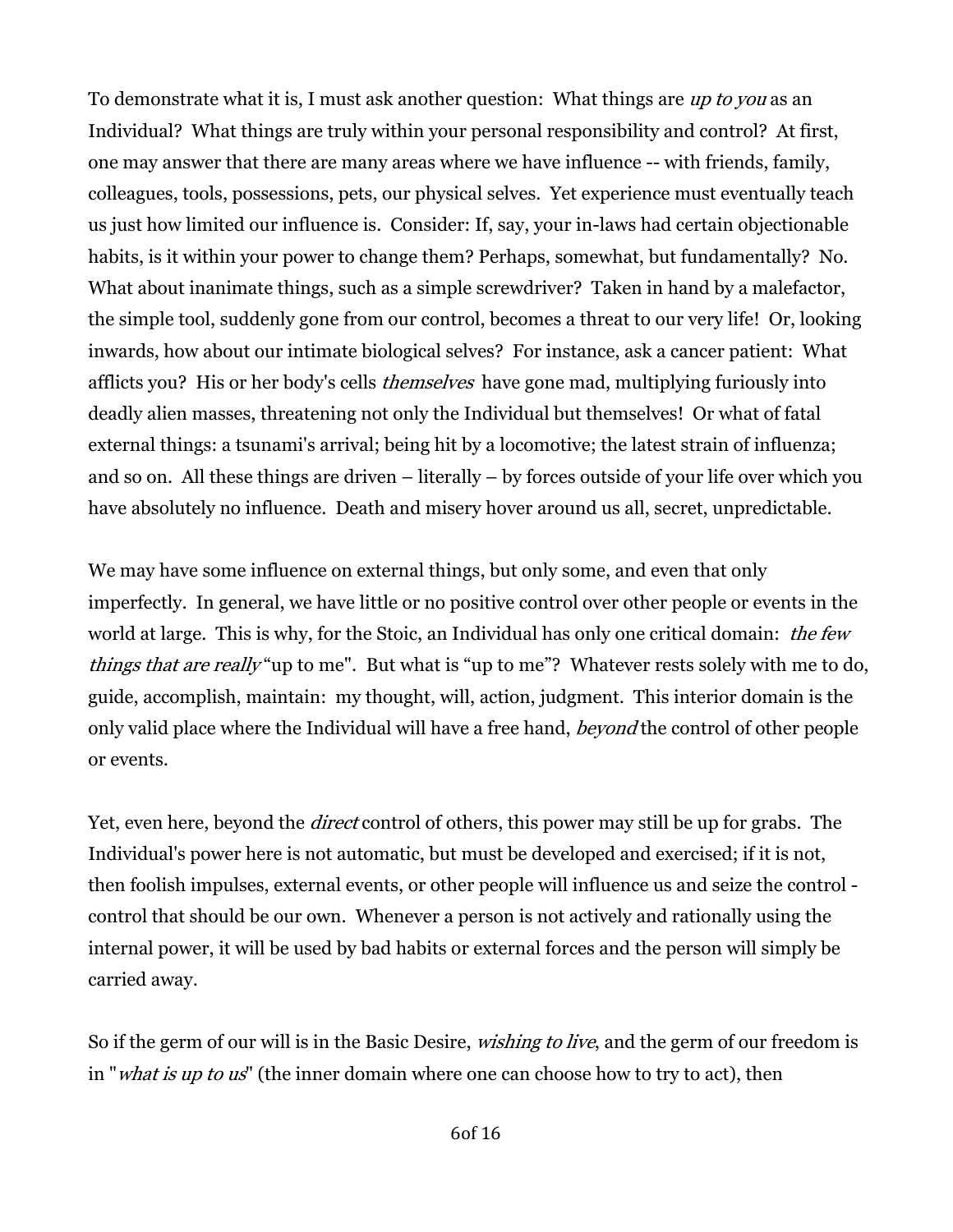combining these gives us the power to simplify the life that until now we have found so overwhelming. We can do this by restricting our concerns just to (a) things that have do with staying alive, and (b) things that are "up to me". Let the Individual attend to just these two areas to begin with; by doing so, he or she will refuse the self-told-lie that one "does not want" to live and can also begin to trim away the unnecessary Added Expectations attached to the simple desire to live.

2. This brings us to the topic of ""Values in Life". "The foot is the measure of the shoe."

-adapted from Epictêtus, Enchiridion, XXXIX.

Now, if a person says that certain things – material or emotional or social - are absolutely necessary to him or her, then certainly let that person enumerate those essential things! But he or she should eye them critically, and keep the list short. For even at first glance many of these things we enjoy or hope for can be set aside as unnecessary, and others as not even helpful. Consider: A fancy stereo; streaming video; an autombile; a large home; a mate gifted with excellence or beauty; a surplus of leisure time; travel to exotic locales; and so on. Who has not experienced the sadness of getting "what you wanted" and finding it that it did not satisfy as it ought to have? How are any of these things critical to maintaining the inner domain ("What is up to me?") where the Individual has his essential being? And how many extra problems may come attached to the objects of desire? To be without such things is no cause for grief! To have endured a period of discomfort, or compensated for things given up, or developed new habits – these are occasions for some satisfaction in your Self. And the new habits, if done fairly, may well be better and stronger than the old ones – and likely easier to maintain. As such, they should be a source of, instead of a substitute for, self-esteem.

3. "Good and Bad" is the third topic. In common parlance, we say many things are good or bad, speaking relatively and with an eye to pleasure or pain. But the Stoics were resolutely critical of this common definition of good and bad; they argued that common things which were uncertain, perishable, or controlled by others, or rare things which were costly to maintain, were all inferior to that which was certain, reliable, and more freely available. The Stoics urged their adherents to look beyond appearances, to investigate mentally the nature of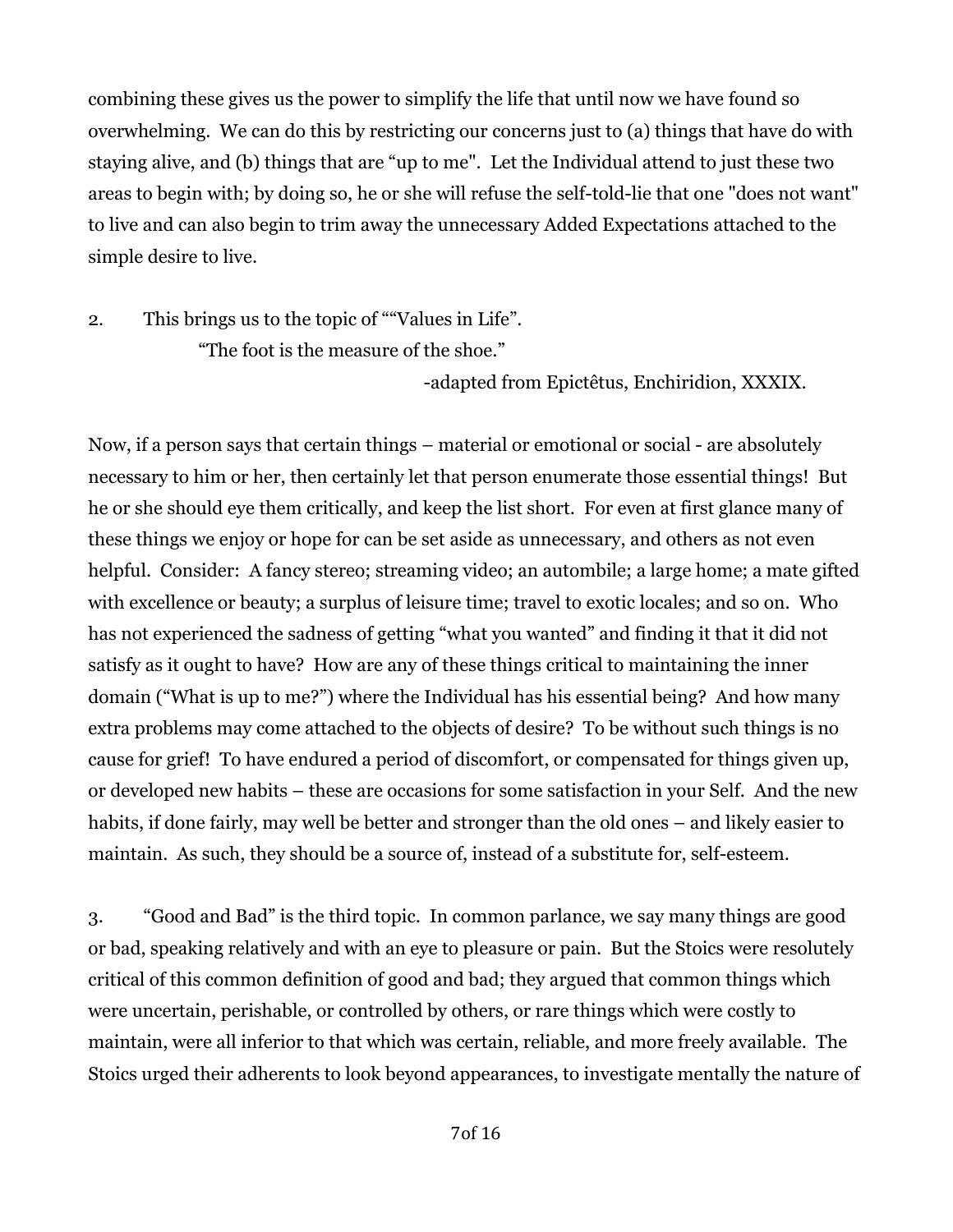things, to understand that things can be both Indifferent, without true value, and yet also retain their simple, daily, common-sense value. (Again, a critical paradox.) Men and women do need certain things – food, shelter, and so on – to live; but with some effort, these will usually prove to be obtainable. Why, then, must someone pursue things that are exquisite, hard-to-get, fragile? "Because they are rare!" one replies. Rare, yes, but what is their *real* value? If our basic needs are met by other things nearer to hand, can we not cast off our worry about getting or having these luxuries?

The Stoics held that neither inconveniences, nor misfortunes, nor suffering, nor death of a loved one, nor a fatal disease are acceptable as truly "Bad" things. My death, for instance, will not be up to me; I will not choose it; but I know that it *will* come. Yet this will be in the nature of life, the simple, natural consequence of my having lived in the first place. The condition of life is part nurture, part suffering, and ultimately death. Accept this, they urged, and get started on your fate instead of fretting about it.

"Never say about anything, 'I have lost it', but say, 'I have restored it'. <sup>E</sup>pictêtus, Enchiridion, XI.

4. Another topic to address is "Pleasure". What is pleasure? It is a state, a feeling, a disposition of the body and mind. Pleasure is a positive feeling that identifies things as valuable. But this is primarily a function of the Animal faculty – a reaction. You might say that it is an automatic self-training mechanism, one that identifies "good things" but then disappears and creates the habit of acquiring that thing. It is part of the package of animal life, frustratingly transient and dependent.

5. "Reason." All well and good, said the Stoics; enjoy your pleasures. But they also knew that there are better, more useful things than pleasure: Above all, Reason, the domain of decision-making and understanding, the special faculty of mankind, shared (as they said) by the Gods themselves. Reason is more than calculation: it is memory, curiosity, logic, experience, sympathy, and appreciation. It is Reason that reminds us that that, for example, if we drink too heavily, we will become sick; or that we must save some money for the future if we are to avoid living in filth on the street. Reason is very much the faculty of judgment.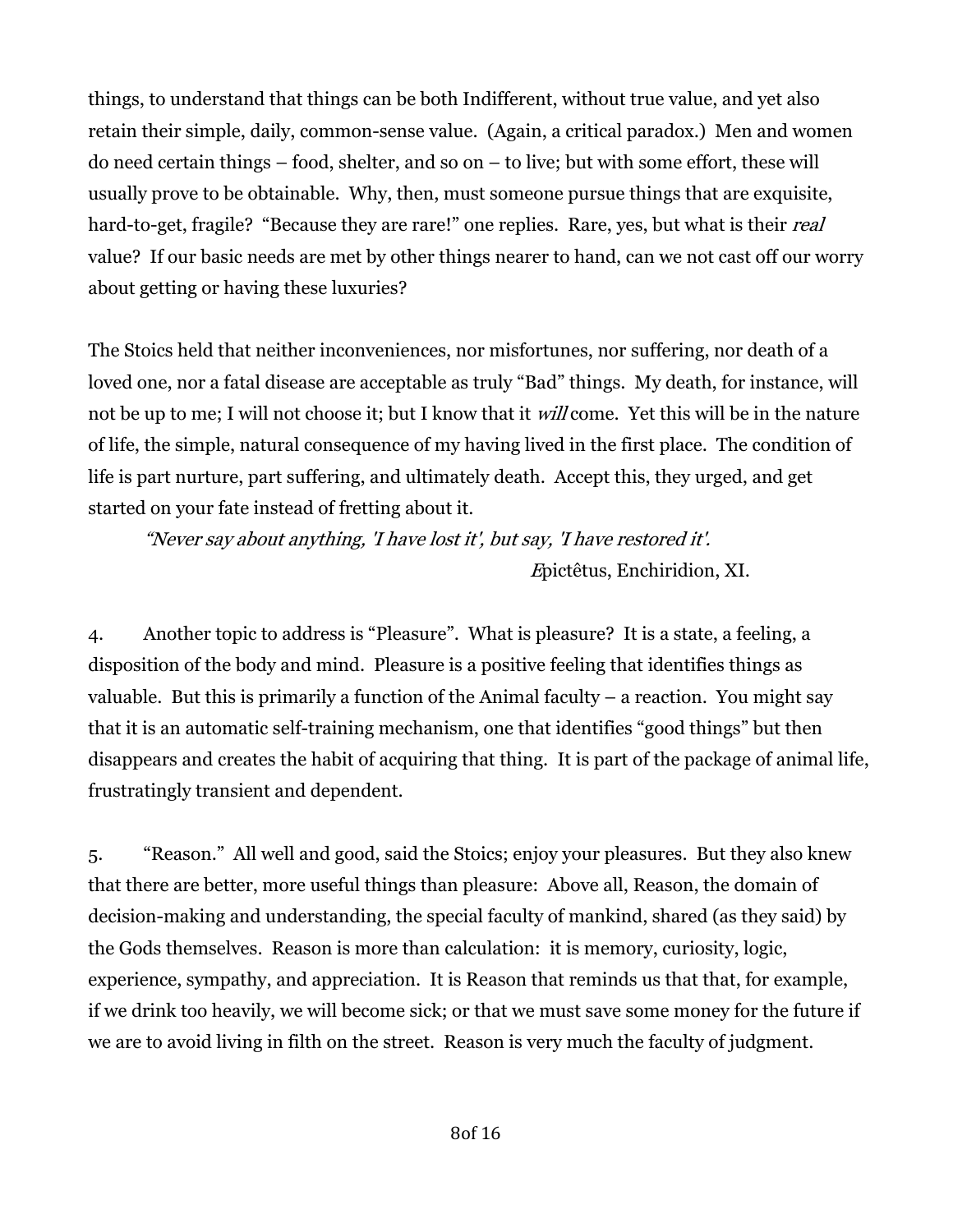But Reason involves not only the capacity for judgment but also for *reflection and changing* our opinion. This is an additional part of judgment, whether to assent to an opinion, to withhold assent, or to revoke assent. It is a power that belongs to me; it is, once again, "what is up to me". In the task of trying to be better, we owe it to ourselves to judge the value of things wisely but also to judge for ourselves rather than rely on others. A person's Basic Wish for Freedom, then, justifies both a habit of critical evaluation of "what I need" and also a habit of independent decision-making, so that one's decisions reflect one's own will and not the unreliable desires or ulterior motives of others.

And it is Reason ultimately that tells us that what really matters for the Individual is "what is up to" him or her. Fashions and the desire for social acceptance, for "positive face", are native to us all; so also, moments of pleasure may be so delicious that we decide without thinking to pursue them. But the pursuit of face or fun or pleasure alone turns to be generally contrary to the other needs of life, often wasteful of health, and – in the case of addictions – a madness that carries all before it. To want what someone else controls is to put yourself into their power, for they will deny or grant the thing to suit themselves, not you. Reason allows us to, in moments of sanity at least, to recognize all this.

5. This brings me to the topic of "Things Indifferent". The Stoic accepts that things outside the Individual's proper domain of decision, of "what is up to him", are alien (quite literally, "alienum", belonging to another); that they are essentially of no account because they do not belong to me in this way. And the Stoic calls these "Things Indifferent", things that do not truly make a difference. As a Stoic, I let them lie. But in contrast to Indifferents, my Life and my Freedom of Decision belong to me in a fundamental way: My Life creates the topic, "the Fact That I Live", and my Freedom of Decision determines "the Way I Choose to Live"; and these two together, within the context of the physical world, constitute "What I Am" in this life.

In this way, the Individual's Animal self (his will to live, and his essential needs for living) combines with his Rational self (his ability to judge and analyze) to allow him to make best use of the incidental stuff of life, the external things. Some things are life-essentials, some merely desirable, some neutral, some hard or difficult; to make wise use of all these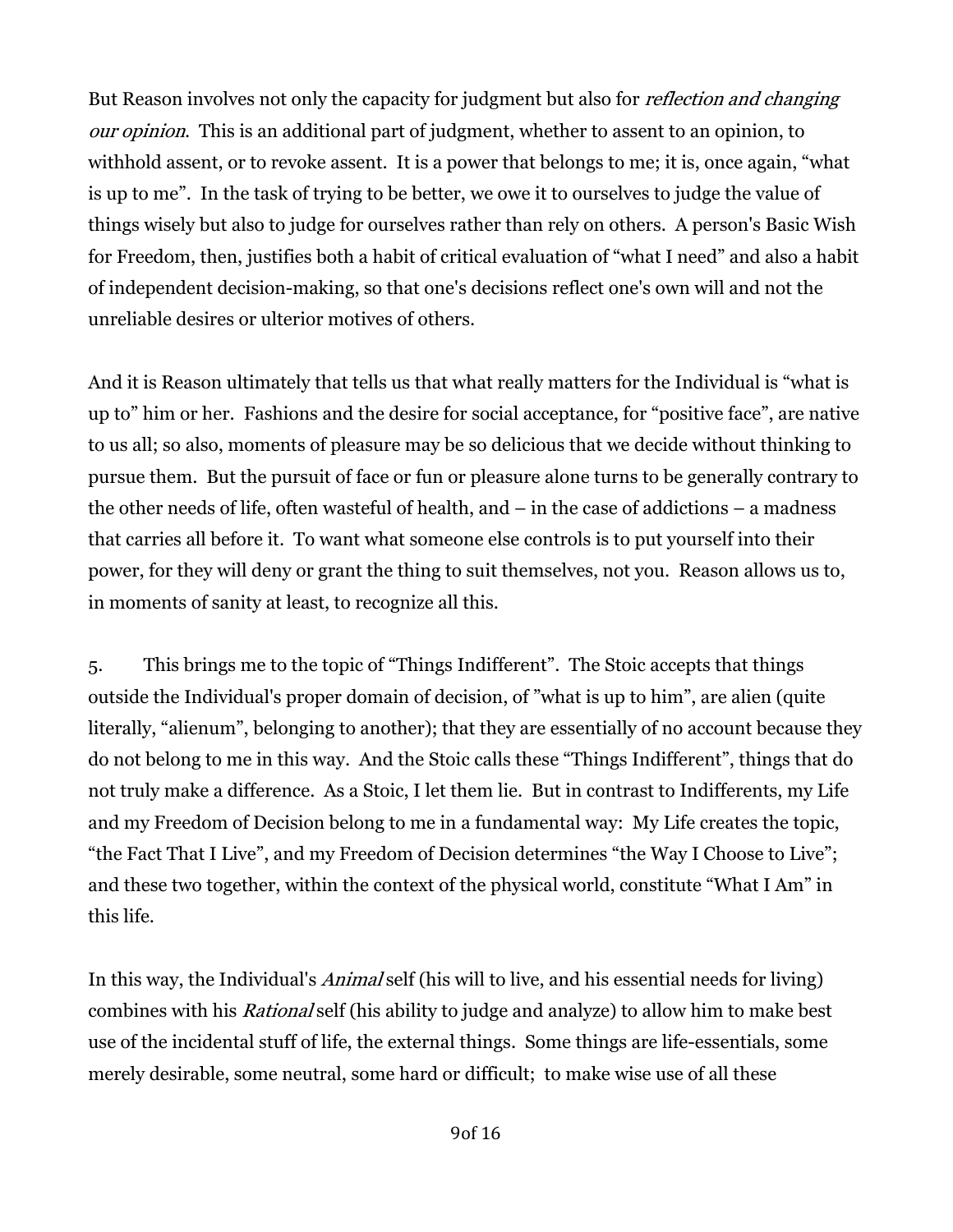Indifferents is to be an agent, a free Individual, in a largely contrary world.

6. "Morality". There is yet a third dimension essential to the Individual, the Moral domain, that of personal conduct. It is at once both Social (a community's sense of what's right, in social, interactive terms) and also Personal (one's innate sense of what is right, attested to in one's conscience). This is a domain of justice and reciprocity. For well or ill, we are by our nature *social* primates; we grow with others and live with them in a clumsy kind of cooperation. It is not always easy, yet it remains our calling to seek others and make our lives in association with them.

It may be tempting for some, given the frictions and disappointments of social life, to see our fellow humans simply as Indifferent things, things "not up to us". And in a sense, indeed, people are Indifferent things: we do not control them, however much we may influence them. But to leave it at that is an abuse of the definition of "Things Indifferent". Certainly, the lives of others are not a matter of indifference for them!

By logic and experience a Stoic knows that others possess the same Basic Desire to Live, the same Basic Expectations, and human faculties akin to ours: in these three ways, then, even without personal contact, we understand there to be a basic relationship between self and others. Others are, in this logical sense, already related to us, related not personally, but morally and reasonably. If that other is not out to harm me, he or she is even a kind of comrade, at least Morally so. It is just and reasonable to also recall that these are fellow people, each vested with as much natural value as one's own self is.

Because of this, the Stoic – along with Confucians, Buddhists, Christians, and so many others – subscribes to the Golden Rule: "Do unto others as you would wish to be done unto". This does not erase danger or misfortune; but it give us a simple, practical rule of conduct, and a virtue to aspire to. Other people belong in this special state, as both "Things Indifferent" but at the same time not "things" at all, but rather a kind of extended family; and they should be seen this way at the very least until they cross over into active Evil, into what is truly Bad. The Moral faculty acts to prevent a Stoic from becoming un-natural in the Moral domain.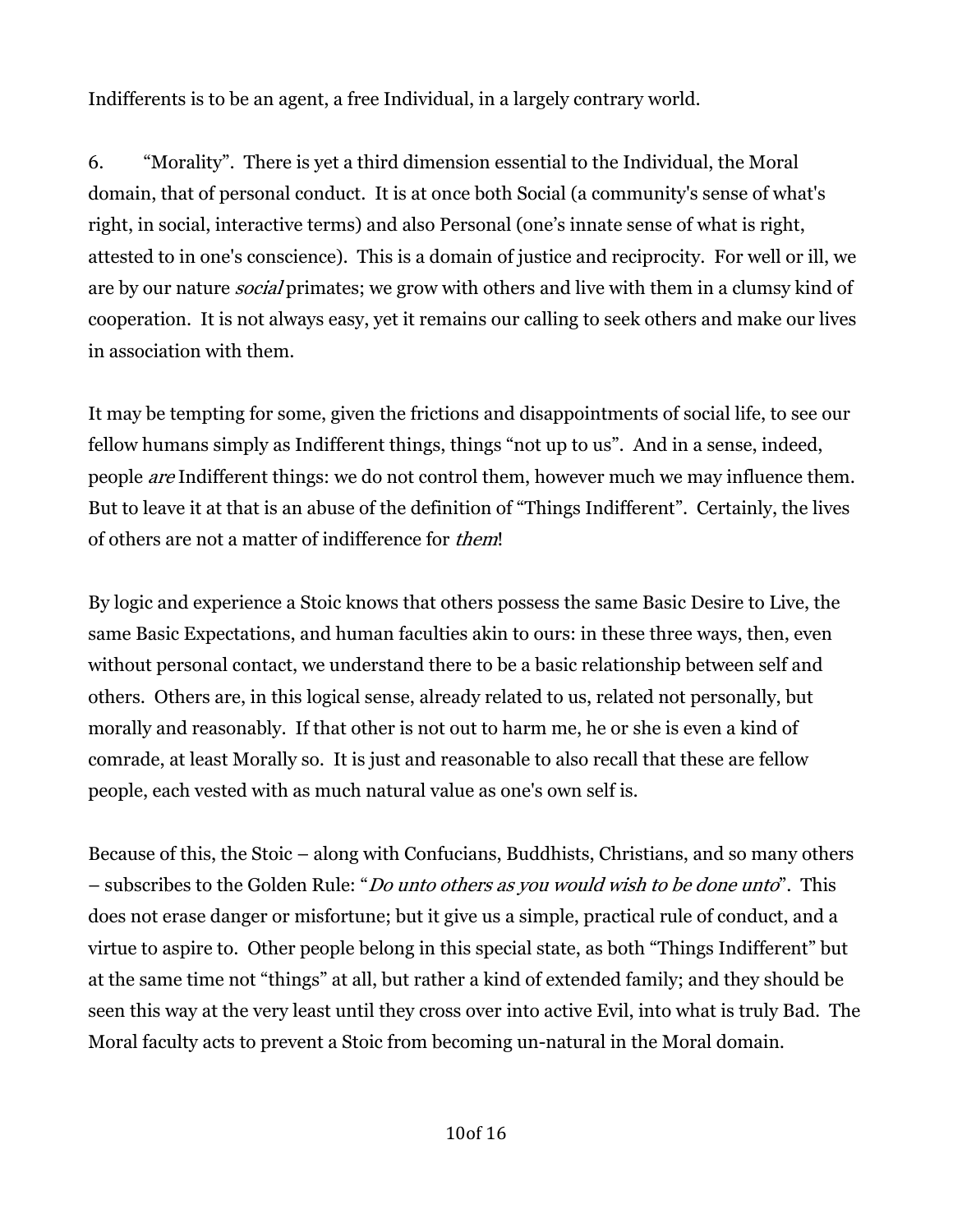7. "Evil and 'The Bad'." Was there, then, anything that the Stoics held to be truly "Bad"? What, indeed, constitutes Evil? The best definition I have found for significant evil is this: "Doing harm with intent to do harm".

But note that suffering in itself is not a "Bad" thing. External misfortune, unintentional errors, sickness or the onset of death, though miserable, remain Indifferents and can only be called "evils in lowercase", as it were. Substantial Evil occurs only when a human being chooses to act to someone's detriment, yet what is Bad in such a choice falls upon the malefactor himself, not the victim. While the victim may suffer, even piteously! it is still the malefactor who has dirtied his hands by plotting and foul action, has wasted his freedom, has declared himself an enemy of mankind. The malefactor then, intending harm and acting against innocence, spurns the Golden Rule, betrays the fundamental human principle of cooperation, and fails as a human being.

A wise man calls nothing truly Good or Bad simply because it is pleasurable or miserable. The Stoic reserves "Good" as a term for wisdom, and "Bad" as a censure for people who ignore good conduct (beneficence) and act against their own better nature. Our true value as agents in the world is in our decision-making and our progress toward being Good (in the best sense). To harm self or others wrongs the faculty of thought that understands this, betrays our Basic Expectations (either in our self or as they are present in other Individuals), and inverts our value as members of the human race. Accidents and mistakes, even the most tragic ones, are not in themselves Evil or truly Bad, since we did not wilfully create them; they are simply part of the general run of chaos in the world, Nature's urgent (and to us mysterious) need to keep all its parts in perpetual change and motion. It is only when we humans neglect our own basically social, cooperative nature that we create Moral Evil.

"It is not possible then for [another person] to follow that which seems right to you, but [only] that which seems right to himself."

Epictêtus, Enchiridion, XLII.

8. "The Passions." Universal Nature, the physical world, is untroubled by Evil acts. It pursues its own agenda, beyond our ken. On the other hand, a conscious malefactor chooses to contradict his or her own innate "Wish to Be Good". This highlights the self-awareness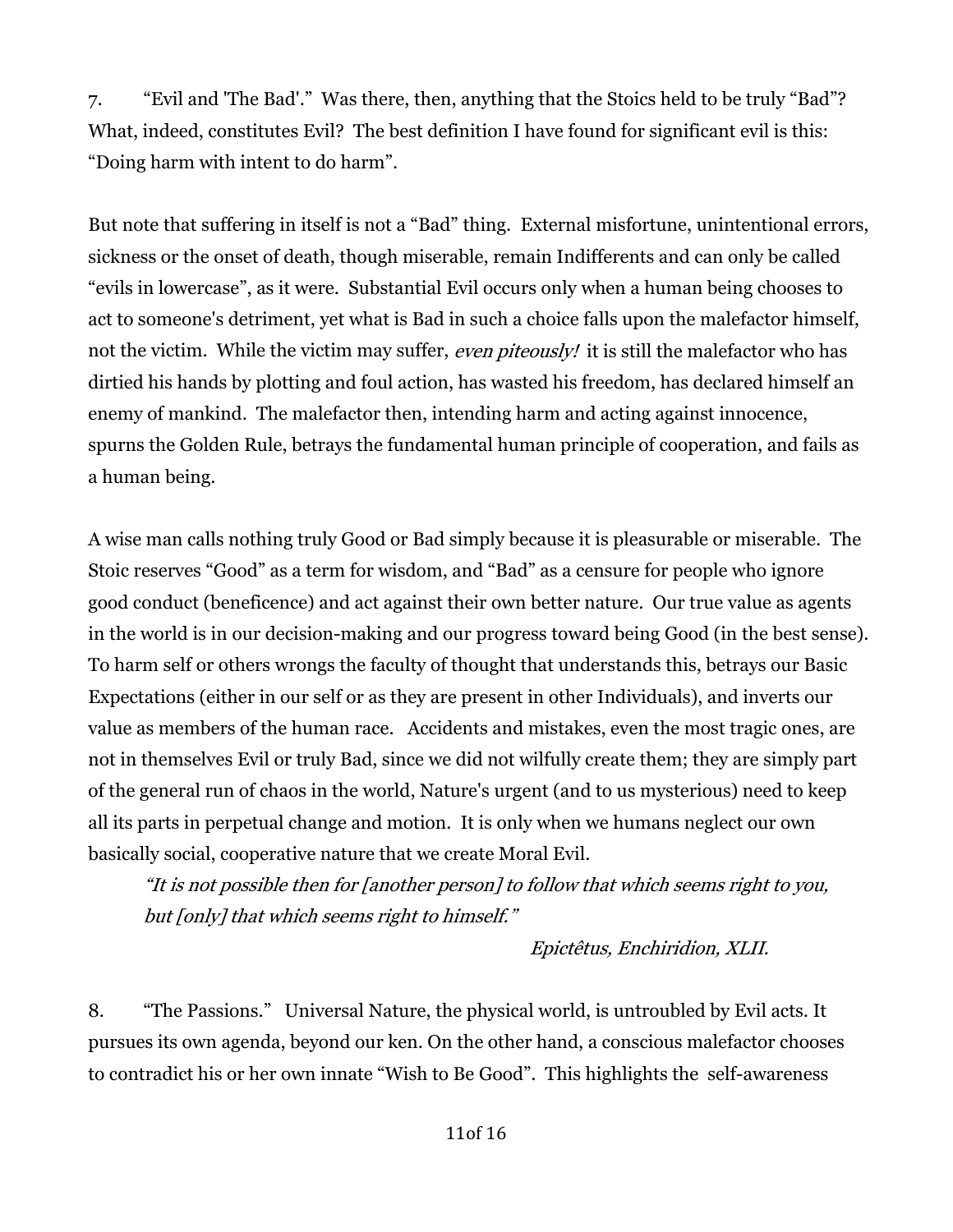that the Stoics championed, prosochê, the act of the Individual constantly surveying and reviewing his or her own behavior in order to avoid excess, generally, and the Passions, in particular. Passions – violent emotions like hatred, fear, jealousy, panic, rage – cancel out good judgment and reflection in the Individual; they prevent a person from achieving proper human nature, as the Stoics defined it.

There is a common idea that the Stoics hated and repressed emotions. It is better to say that they *understood* them, for they distinguished between simple feelings on one hand and the passions – senseless fury, destructive obsession, blind prejudice – on the other. Knowing them both, they promoted Reason instead. Reason was cooperative and healthy; feelings were not always reasonable, but natural and allowable; yet passions were destructive madness which they deplored.

"To God all things are fair and good and right; but men hold some things wrong and some right." - Heraclitus, Burnet.102/Haxton.61

1. Nor can we ignore "Death". Mortality is a visible, inescapable, universal part of the world of living things. Bodies fail, individuals die, in every earthly case, from bacterium to man.

We are temporary. Is this a bad thing? Not at all. It is part of the package; it is motion and change and growth  $-\rho h$ *ysis*, in Greek; it is life. Dying may entail suffering, but it also removes that suffering. It is our nature to grow old and to fail and to be re-absorbed into the universe at large. Nor are we alone in this. All materials shift, change, crumble. Death is natural, inevitable; it is not Evil, but simply sad. It may be hard, it may be grievous, but it is intended, it is built in. One can truthfully argue that the effectual goal of a living creature's life, the finish line of its earthly run, is its death. To fear the arrival of death, of dissolution as individuals, would be to be afraid of our own shadow, as it were.

"[S]till remember that no man loses any other life than this which he now lives, nor lives any other than this which he now loses."

M. Aurelius, Meditations, Book II, 14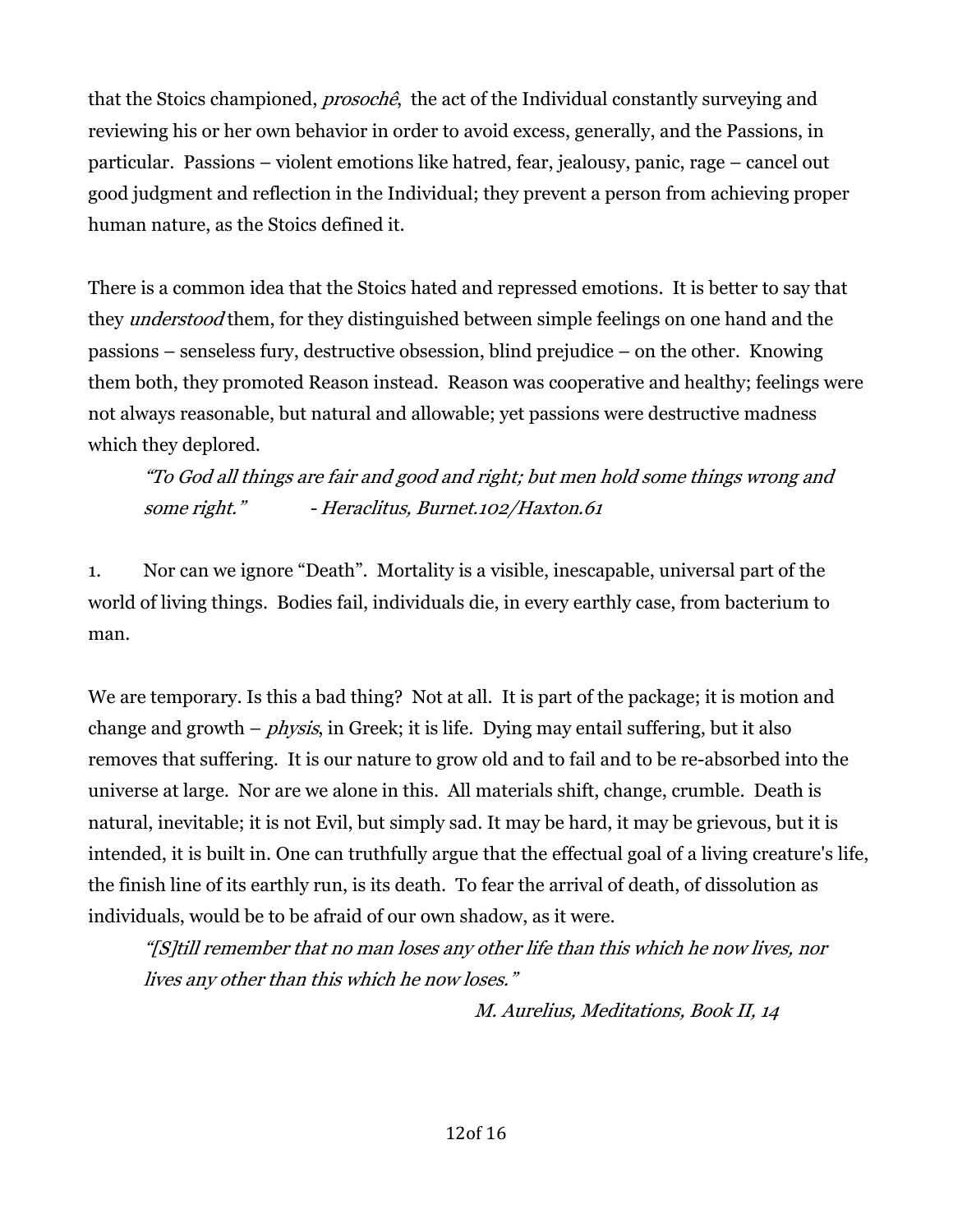# The Nature of the Individual.

This somewhat dismal topic of human mortality is important for three reasons:

First, the singularity of Individuals' lives: As an Individual, you have ONLY THIS life, limited in time, not eternal, its particular time-limit unknowable and unpredictable. This temporal quality of mortality confers upon you an urgency of seeing the world more clearly, and of becoming better sooner rather than later; for the clock is ticking and there will be no second chance.

Second, mortality means that there are no grounds for complaining about one's fate. If you are born crippled, then that is who you are; if born poor, then that is who you are, at least to begin with. Your uniqueness might not be pretty, but it is done and real; the past is beyond appeal. The Stoics held God to be identical with Nature itself, an intelligence that animated the Universe generally but set aside in each person enough intelligence to both witness Nature's greatness and to draw conclusions therefrom. I myself see this aspect of God, Universal Nature, as a kind of living intent in the universe, bent on kicking up motion and vitality near and far, an intent utterly alien in its magnitude and strangeness. In any case God, as the underlying fact of the Universe, remains unconcerned with the little details of our lives. We are given our faculties and the world runs on. When we encounter Moral problems, these exist only at our level, that of thinking creatures, they are not on God's agenda. People must see to themselves and govern themselves as best they may; that is our office, our duty, here in what is for us the chaos realm, in Allen Ginsberg's "*total animal soup of time*". In terms of fate, the thinking Individual may indeed change his or her future, but the starting-point will always have been a given fact, not open to appeal. Life is not a dream, but growth.

Third, mortality means that even though general social and moral conventions are valid as such, they are not the whole story; that every man and woman differ as Individuals, physically and neurologically, even to the point of contradicting the basic biological division of gender. In this world, your particular combination of matter and divinity is justified simply by the fact of its own creation. For well or ill, an Individual is not a defective version of some Perfect Model, but a unique event, an act of Fate, just as necessary for the world as any other part of it. Prince and pauper are equals to this extent; all people "are created equal", to this extent.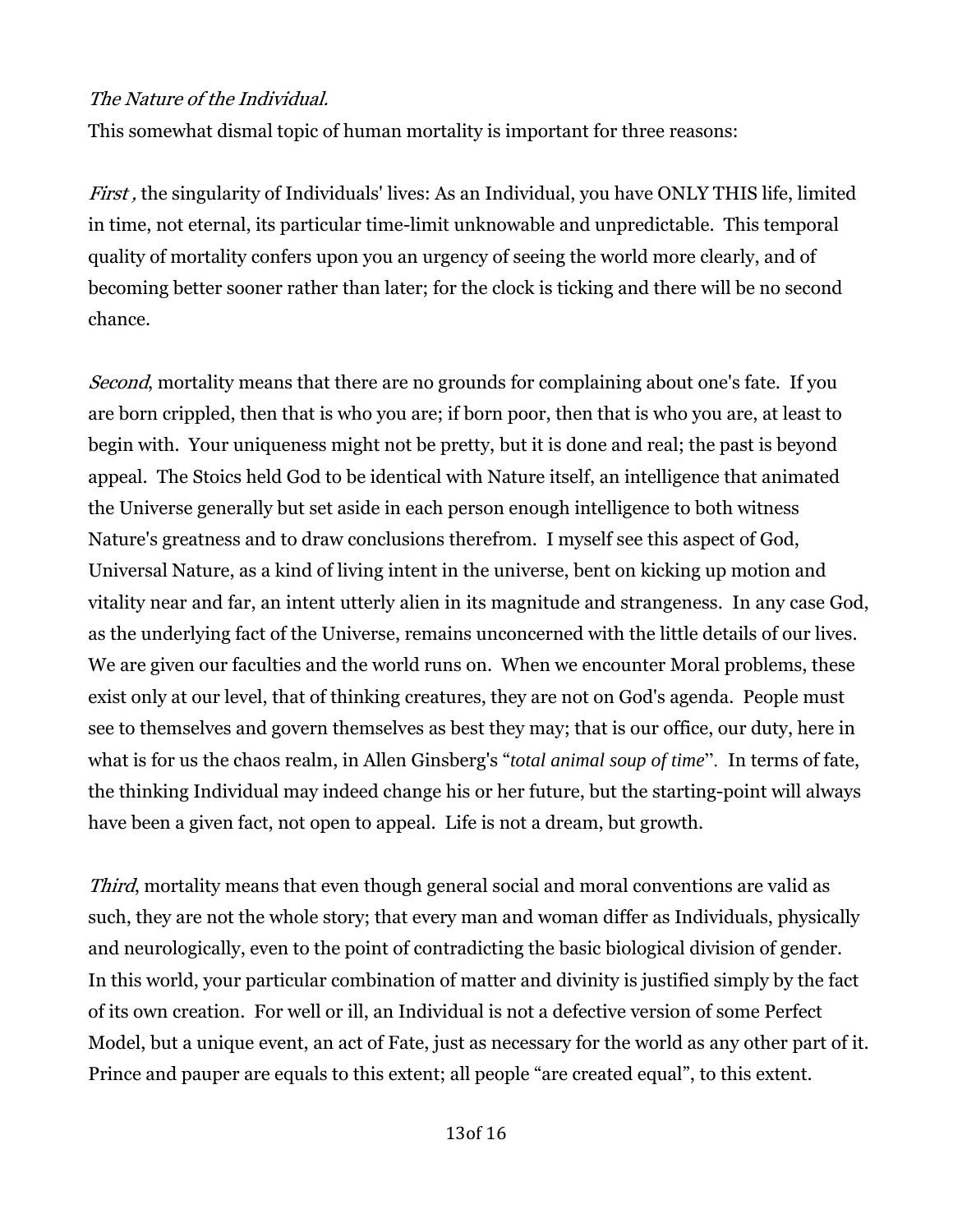Again: While your life may be hard, you are nonetheless *justified in being here*, as much as any king or rock-star or any mountain range. And for those of us who fail in performance or beauty or any such measure, it is fundamental to remember this justification. We need not fear or hate the paradoxes in our lives simply because they are contradictory and messy. We see the world through a near-sighted lens; we struggle to reconcile spirit, appearances, and reversals; but we can resolve what we can, each thing in its proper sphere.

While these three conclusions, above, may sound simply dismal, they do confer on life a strange specialness – not the specialness of the super-talented, but a uniqueness of fact – of mind, body, spirit, and situation. And our situation then confers on us , not barren futility, but a task, although rather often an upside-down one: mystery, training and sabotage all at once. But it remains the task given us by our situation. And the three factors above also collectively confer on the Individual a complementary duty to oneself, arising from mortality's terminal nature, of finding ways to cope and to do one's best. For many of us, "doing better" will involve not only putting unimportant concerns and preoccupations in their place, as outlined at length above, but also trying to brighten whatever flame of life already burns within us. By accepting Fate, the future, its specifics still unknown, we set aside any reasons for fearing life.

While the Stoic takes on commitments that may seem burdensome, he or she also avoids a good deal of worry and trouble by religiously keeping certain habits:

- Accepting external things as they are;
- Focusing his or her spiritual resources on "what is up to us";
- Not blaming anyone, either others or one's Self, for events beyond personal control.

In this way the Rational and the Moral act together to complete the nature of the Individual:

- Animal Faculty: life, movement, biological behaviors;
- Rational Faculty: memory, judgment, extrapolation, assent;
- Moral Faculty: cooperation, beneficial acts.

It is in successfully integrating these faculties and their various impulses that we become, in a fundamental sense, better people. To be Individual and forlorn is our intial state, but to be a Decent Individual is our task. And those of you who have felt yourself to be bad and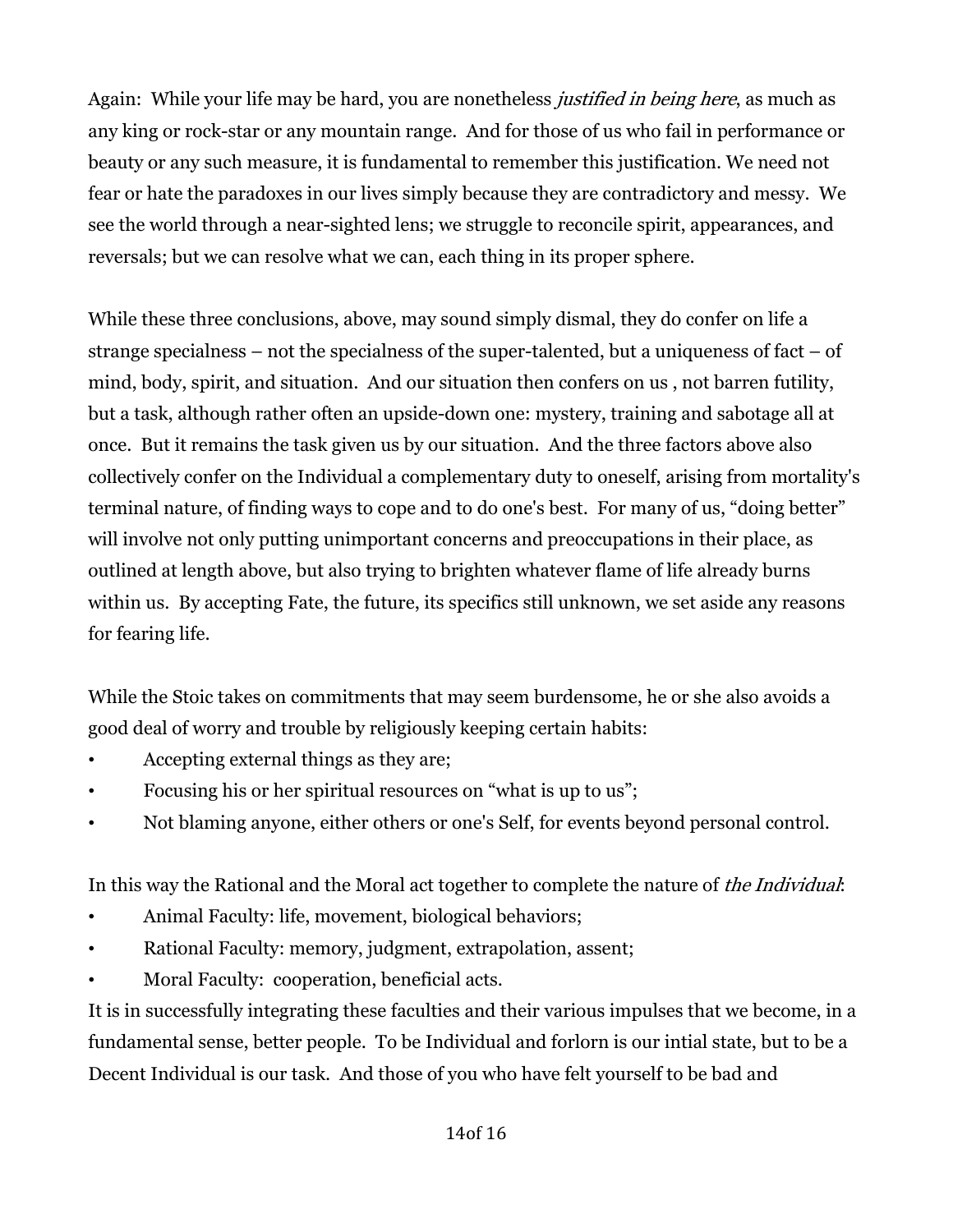undeserving, if you will cease from detesting your Self and your situation and those strange, inconvenient fellow people all around you, you too can adopt this clearer vision of life.

In other words, and as practical injunctions:

- Acknowledge the truth of your Basic Desire to Live (the Animal faculty);
- Acknowledge having been fooled by expectations of *automatic* success and gratification (naturally but fallaciously added to human nature's Basic Expectation of Success);

• Acknowledge your own power of judgment, of assenting to correct opinions and of dismissing false ones (the Rational Faculty, the ability to learn);

• Acknowledge that others, also, share in these basics, are generally deserving, and are in a fundamental way in a kinship with you (the Moral Faculty); and

Acknowledge that you must get going; that you can and must do whatever you may; and that living activity is why you were put here (the Urgency of Mortality). You may object to accepting these ideas and changing your ways, saying that it is not an easy thing. I agree that it is not easy. But the ideas presented here give you a decent code to follow, something spiritual to work on, a clearer way to see the world, and a positive path in the

crowded confusion of life: certainly a better fate than mere suicide.

Stoicism, like the mortals who developed it, is not perfect or complete. It will never be so, because it is a philosophical project, an attitude that champions a search for understanding and for wisdom. Despite its history and all its teachings, it only exists as the active thought and action of Individuals. It is engagement with your situation, in order to resolve rancor and strife and to preserve your better Self. Stoicism, as a re-orientation toward and a beneficial engagement with life - life within, without, and at large – is suited to many, and is of particular value to the lost soul feeling overwhelmed.

"Remember how long thou hast been putting off these things, and how often thou hast received an opportunity from the Gods, and yet dost not use it. Thou must now at last perceive of what universe thou art a part, and of what administrator of the universe thy existence is an efflux, and that a limit of time is fixed for thee, which if thou dost not use for clearing away the clouds from thy mind, it will and and thou wilt go, and it will never return."

M. Aurelius, Meditations, Book II, 04